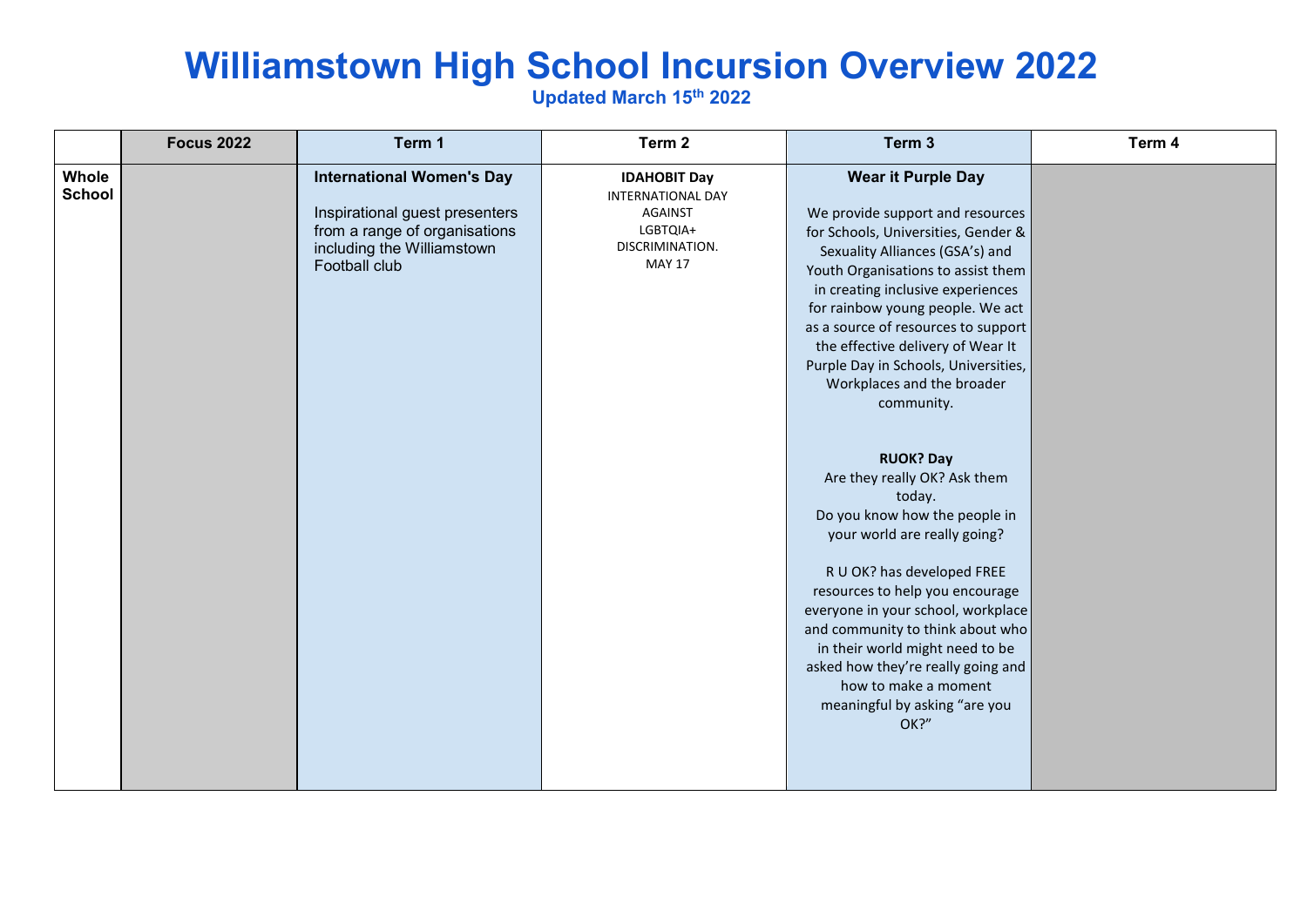| Year 7 | • Friendship and<br>relationships<br>Improved<br>$\bullet$<br>connectedness to<br>teachers<br><b>Personal identity</b><br>$\bullet$                                                |                                                                                                                                                                                                                                                                                                                                                                                                            |                                                                                                                                                                                                                                                                                                                                                                             | <b>Elephant ed</b><br>Identity<br>Since 2015, Elephant Ed has been<br>transforming the way sex<br>education is taught across<br>Australia. Elephant Ed send young,<br>relatable and highly trained<br>facilitators to deliver fun and<br>engaging sex education workshops<br>to schools, universities and<br>community groups. But they aren't<br>just ordinary workshopsthey're<br>designed and delivered for young<br>people, by young people.<br>Our evidence-based, age-<br>appropriate workshops are tried<br>and tested across all relevant age<br>groups and are mapped to State<br>and National curriculum guidelines.<br>Every year, we empower tens of<br>thousands of young people to<br>make informed, positive and safe<br>decisions about sexuality,<br>relationships and growing up. | <b>Project Rockit</b><br>Level up Incursion<br>CONNECT explores the positive<br>potential of technology, upskilling<br>students with online skills to build<br>connected communities, support<br>wellbeing and navigate harmful<br>experiences.<br>Topics like bullying and<br>cyberbullying are typically viewed<br>as pretty cringey by school<br>students. Our workshops are<br>designed to break-down this<br>stigma by injecting fun,<br>participatory activities, and honest<br>discussion facilitated by young<br>presenters. We strive to build<br>empathy, self-awareness and<br>resilience by creating spaces where<br>students can safely reflect on past<br>behaviour, explore shared<br>experience and find new ways to<br>foster belonging. |
|--------|------------------------------------------------------------------------------------------------------------------------------------------------------------------------------------|------------------------------------------------------------------------------------------------------------------------------------------------------------------------------------------------------------------------------------------------------------------------------------------------------------------------------------------------------------------------------------------------------------|-----------------------------------------------------------------------------------------------------------------------------------------------------------------------------------------------------------------------------------------------------------------------------------------------------------------------------------------------------------------------------|-----------------------------------------------------------------------------------------------------------------------------------------------------------------------------------------------------------------------------------------------------------------------------------------------------------------------------------------------------------------------------------------------------------------------------------------------------------------------------------------------------------------------------------------------------------------------------------------------------------------------------------------------------------------------------------------------------------------------------------------------------------------------------------------------------|-----------------------------------------------------------------------------------------------------------------------------------------------------------------------------------------------------------------------------------------------------------------------------------------------------------------------------------------------------------------------------------------------------------------------------------------------------------------------------------------------------------------------------------------------------------------------------------------------------------------------------------------------------------------------------------------------------------------------------------------------------------|
| Year 8 | <b>Respect for</b><br>$\bullet$<br><b>Diversity</b><br><b>Help seeking</b><br>$\bullet$<br>(Student Voice)<br>Resilience,<br>$\bullet$<br><b>Tolerance and</b><br><b>Gratitude</b> | <b>Butterfly Foundation</b><br>Body Image and the digital world-<br>The program aims to promote<br>healthy attitudes and behaviours<br>towards the body, eating, and<br>physical activity in children so they<br>can thrive both at school and in<br>life. Body Bright provides resources<br>and support to teachers as well as<br>their broader school community. It<br>takes a village to raise a child! | Minus 18:<br>Sexuality and Gender Workshops:<br>Introduction to the basics of<br>sexuality and gender identity<br>through an interactive and engaging<br>workshop.<br>Learning outcomes:<br>LGBTQIA+ identities, concepts and<br>terminology.<br>Empathy and connection through<br>relatable, personal stories.<br>Experiences and barriers of students<br>who are LGBTQIA+ |                                                                                                                                                                                                                                                                                                                                                                                                                                                                                                                                                                                                                                                                                                                                                                                                     | <b>Mental Health practices</b><br><b>Head Space:</b><br>Be You is a national initiative led by<br>Beyond Blue with delivery partners<br>headspace and Early Childhood<br>Australia. headspace is the delivery<br>partner of Be You for primary and<br>secondary schools across Australia.<br>Be You is a national initiative for<br>educators, aimed at promoting and<br>protecting positive mental health<br>in children and young people.                                                                                                                                                                                                                                                                                                               |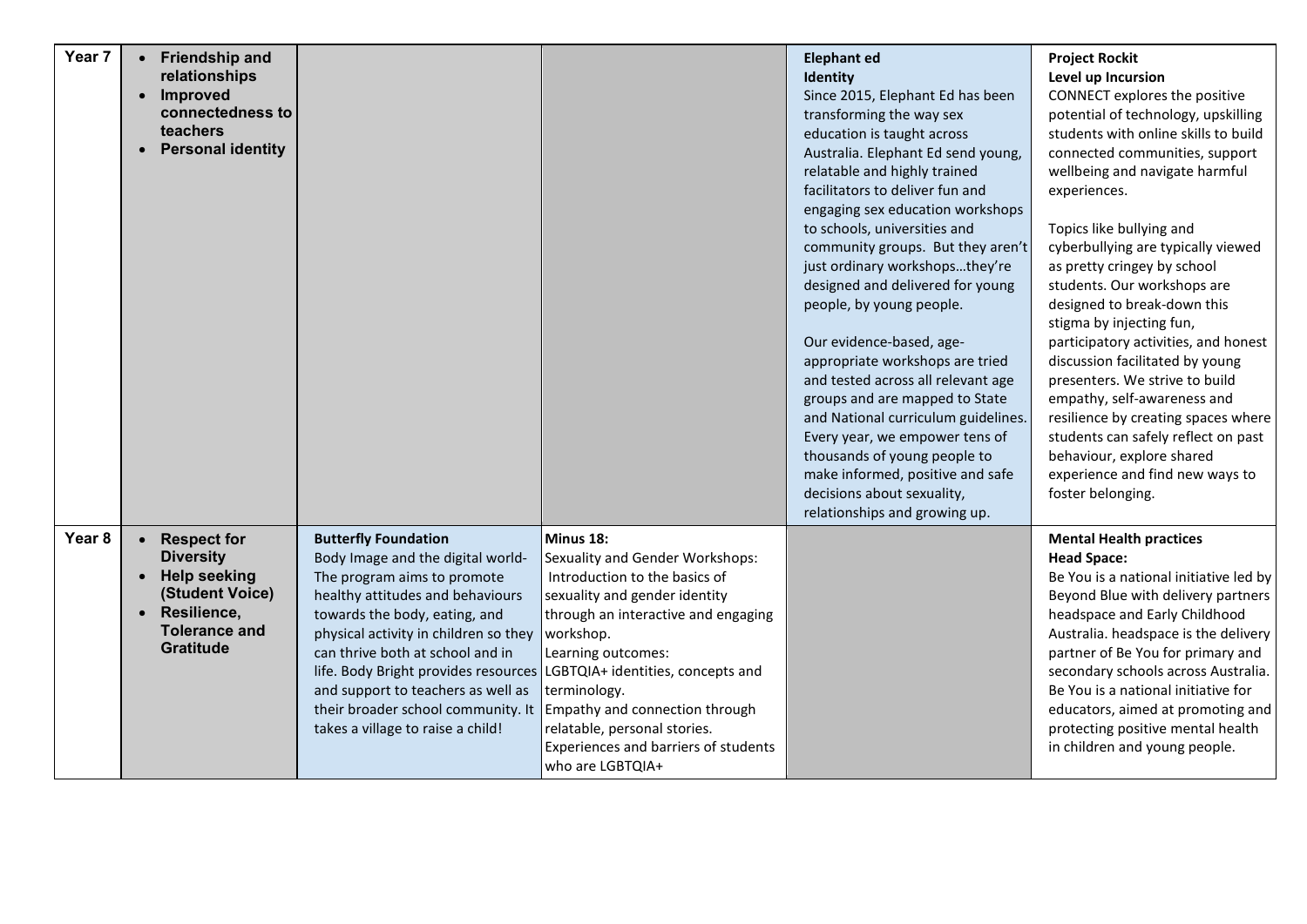|         |                                                                                                                                                                                                                     |                                                                                                                                                                                                                                                                                                                                                                                                    | Celebrating diversity and respecting<br>each other.<br>Explore ways to take action and<br>safely support peers.                                                                                                                                                                                                                                     |                                                                                                                                                                                                                         | headspace Schools (formerly<br>known as headspace School<br>Support) continues to support<br>secondary schools to prepare for,<br>respond to and recover together<br>where there has been a death by<br>suicide.                                                                                                                                                                                                                                                                                                                                                                                                                                                |
|---------|---------------------------------------------------------------------------------------------------------------------------------------------------------------------------------------------------------------------|----------------------------------------------------------------------------------------------------------------------------------------------------------------------------------------------------------------------------------------------------------------------------------------------------------------------------------------------------------------------------------------------------|-----------------------------------------------------------------------------------------------------------------------------------------------------------------------------------------------------------------------------------------------------------------------------------------------------------------------------------------------------|-------------------------------------------------------------------------------------------------------------------------------------------------------------------------------------------------------------------------|-----------------------------------------------------------------------------------------------------------------------------------------------------------------------------------------------------------------------------------------------------------------------------------------------------------------------------------------------------------------------------------------------------------------------------------------------------------------------------------------------------------------------------------------------------------------------------------------------------------------------------------------------------------------|
| Year 9  | <b>Respect for</b><br><b>Diversity</b><br>• Cyber bullying<br>(cyber/social<br>profiles)<br><b>Mental health</b><br>(self care)<br>• Getting to know<br>new HG                                                      | Icebreaker/social engagement<br>type workshops (new HGs)<br>The purpose of the day is to get the<br>new Year 9 homegroups working in<br>teams and getting to know the new<br>members of their class.<br>We have organised for a company<br>to come out and run an amazing<br>race type of event for our year 9<br>students The event will run<br>adjacent to the school in the<br>jawbone reserve. |                                                                                                                                                                                                                                                                                                                                                     |                                                                                                                                                                                                                         | <b>Mental Health practices</b><br><b>Head Space:</b><br>Be You is a national initiative led by<br>Beyond Blue with delivery partners<br>headspace and Early Childhood<br>Australia. headspace is the delivery<br>partner of Be You for primary and<br>secondary schools across Australia.<br>Be You is a national initiative for<br>educators, aimed at promoting and<br>protecting positive mental health<br>in children and young people.<br>headspace Schools (formerly<br>known as headspace School<br>Support) continues to support<br>secondary schools to prepare for,<br>respond to and recover together<br>where there has been a death by<br>suicide. |
| Year 10 | <b>Respect for</b><br><b>Diversity</b><br><b>Cyber profiles</b><br><b>Mental health</b><br>(self care)<br><b>Consent</b><br><b>Gender identity</b><br><b>Study Skills</b><br><b>Respect for</b><br><b>Diversity</b> |                                                                                                                                                                                                                                                                                                                                                                                                    | Roadsmart (road safety):<br>Road Smart is a free education<br>program that helps prepare<br>beginner drivers for a lifetime of<br>safe driving.<br>Funded by the Victorian<br>Government, Road Smart is an<br>initiative that supports and<br>enhances Victoria's Graduated<br>Licensing System. The program is<br>designed to build the knowledge, | <b>Be Wise</b><br>The program focuses on harm<br>prevention and awareness, and<br>encourages young men and<br>women to use their voice to<br>educate others about bystander<br>action and stopping the coward<br>punch. |                                                                                                                                                                                                                                                                                                                                                                                                                                                                                                                                                                                                                                                                 |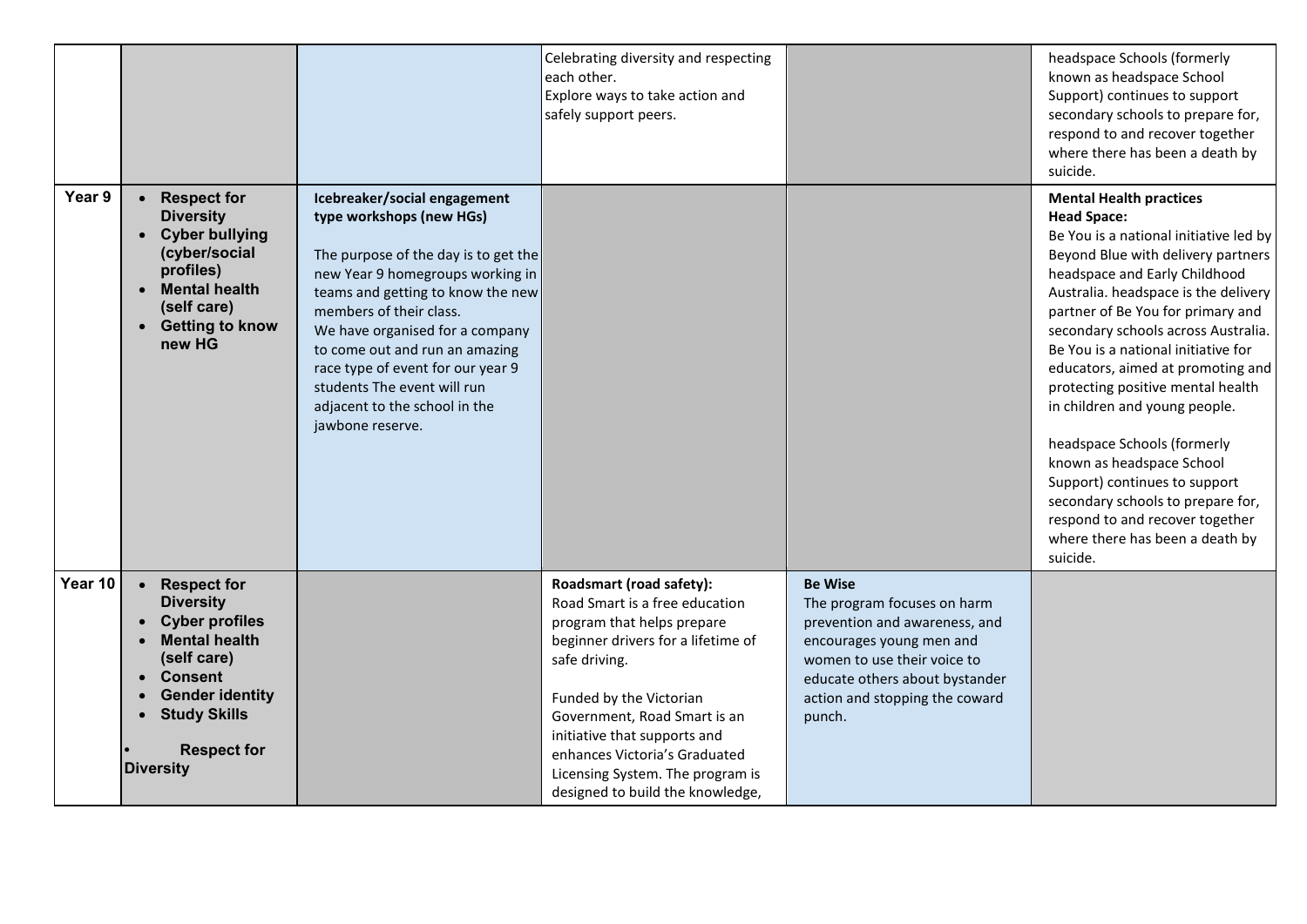|         | <b>Help seeking</b>                 |                                         | skills and behaviours of Year 10          |                                    |  |
|---------|-------------------------------------|-----------------------------------------|-------------------------------------------|------------------------------------|--|
|         | (Student Voice)                     |                                         | students (or equivalent) and              |                                    |  |
|         | Resilience,<br><b>Tolerance and</b> |                                         | features:                                 |                                    |  |
|         | Gratitude                           |                                         |                                           |                                    |  |
|         |                                     |                                         | <b>Consent - Family Planning Victoria</b> |                                    |  |
|         |                                     |                                         | Combining 50 years of experience          |                                    |  |
|         |                                     |                                         | with the latest research, we have         |                                    |  |
|         |                                     |                                         | developed a sustainable and               |                                    |  |
|         |                                     |                                         | comprehensive whole-community             |                                    |  |
|         |                                     |                                         | approach on relationships and             |                                    |  |
|         |                                     |                                         | sexuality education.                      |                                    |  |
|         |                                     |                                         | Minus 18:                                 |                                    |  |
|         |                                     |                                         | Sexuality and Gender Workshops:           |                                    |  |
|         |                                     |                                         | Introduction to the basics of             |                                    |  |
|         |                                     |                                         | sexuality and gender identity             |                                    |  |
|         |                                     |                                         | through an interactive and engaging       |                                    |  |
|         |                                     |                                         | workshop.                                 |                                    |  |
|         |                                     |                                         | Learning outcomes:                        |                                    |  |
|         |                                     |                                         | LGBTQIA+ identities, concepts and         |                                    |  |
|         |                                     |                                         | terminology.                              |                                    |  |
|         |                                     |                                         | Empathy and connection through            |                                    |  |
|         |                                     |                                         | relatable, personal stories.              |                                    |  |
|         |                                     |                                         | Experiences and barriers of students      |                                    |  |
|         |                                     |                                         | who are LGBTQIA+                          |                                    |  |
|         |                                     |                                         | Celebrating diversity and respecting      |                                    |  |
|         |                                     |                                         | each other.                               |                                    |  |
|         |                                     |                                         | Explore ways to take action and           |                                    |  |
|         |                                     |                                         | safely support peers.                     |                                    |  |
| Year 11 | <b>Respect for</b><br>$\bullet$     | <b>SEED - Positive Gender Relations</b> |                                           | <b>Elephant Ed - Consent</b>       |  |
|         | <b>Diversity</b>                    | and Elevate Education Study Skills      |                                           |                                    |  |
|         | <b>Positive</b>                     |                                         |                                           | Since 2015, Elephant Ed has been   |  |
|         | <b>Gender</b>                       | SEED Workshops' presenters work         |                                           | transforming the way sex           |  |
|         | <b>Relations</b>                    | their magic with our combined           |                                           | education is taught across         |  |
|         | <b>Consent</b>                      | Gender Bender & Respectful              |                                           | Australia. Elephant Ed send young, |  |
|         | <b>Study Skills</b>                 | Relationships workshops designed        |                                           | relatable and highly trained       |  |
|         |                                     | specifically, and tailored age-         |                                           | facilitators to deliver fun and    |  |
|         |                                     | appropriately, for Year 5 - Year 12     |                                           | engaging sex education workshops   |  |
|         |                                     | students. We take a look at the         |                                           | to schools, universities and       |  |
|         |                                     |                                         |                                           |                                    |  |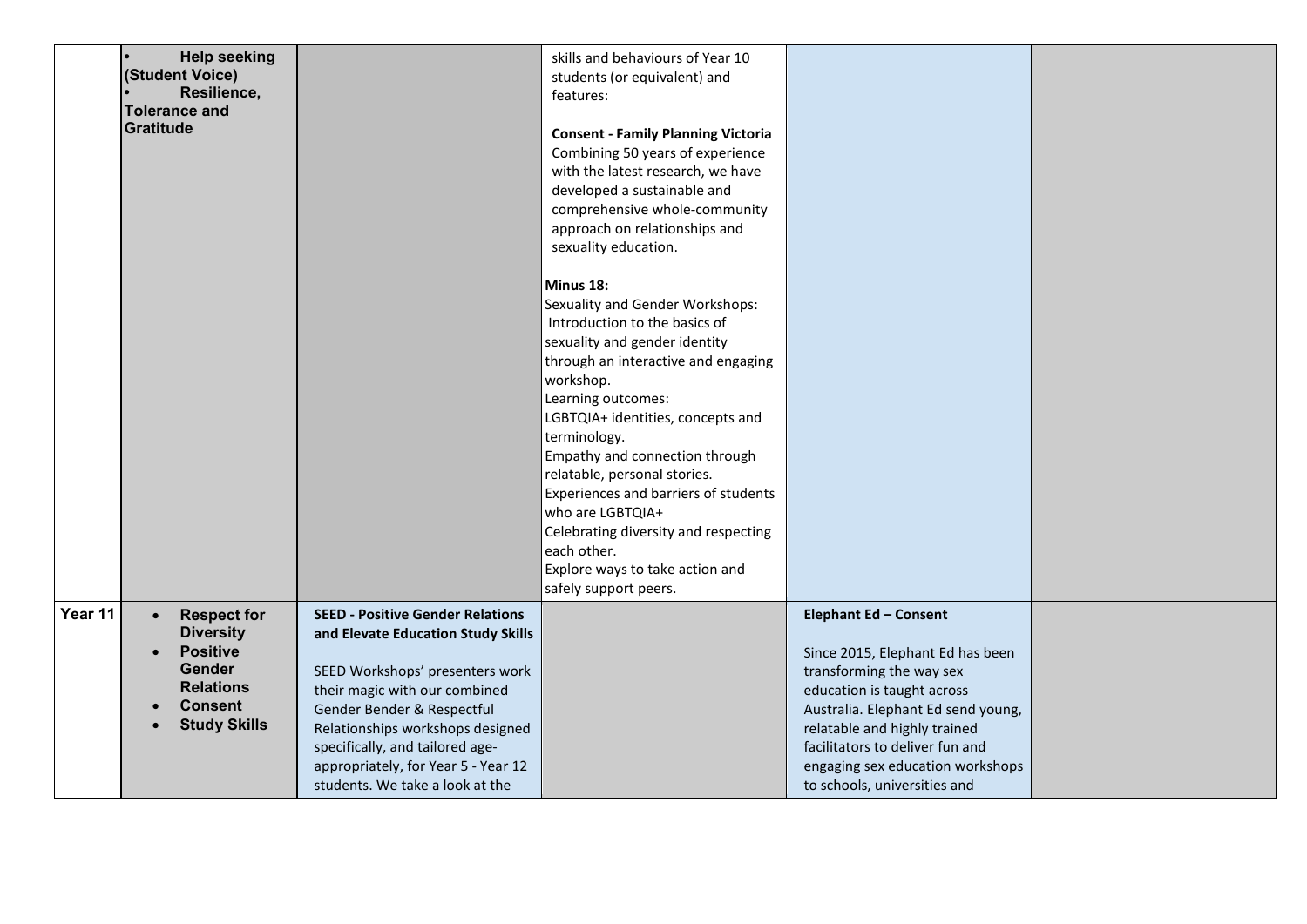|         |                                                                                                                   | way our society defines us based<br>on gender, and how sexism plays<br>out in the media, politics, pop<br>culture and sometimes in the<br>students' own lives. SEED<br>Workshops encourage students to<br>be respectful and aware of<br>women's rights, including the<br>plight of girls and women in less<br>privileged parts of the world.<br>Students gain insight into how<br>unhelpful gender roles are for all of<br>us - female and male.<br>In part 2 of this workshop, we help<br>students develop the tools to<br>create, navigate and maintain<br>healthy relationships with<br>particular focus on consent. Using<br>a sensitive and age-appropriate<br>approach, we look at ways to<br>reframe discussions around sexual<br>assault, developing critical thinking<br>skills to combat victim-blaming.<br>Students will also learn to set and<br>respect boundaries, how to<br>recognise unhealthy relationships,<br>and to be UPstanders against<br>bullying and harassment - not<br>bystanders. |                                                                                                                                                                                                                                                                                                                                       | community groups. But they aren't<br>just ordinary workshopsthey're<br>designed and delivered for young<br>people, by young people.<br>Our evidence-based, age-<br>appropriate workshops are tried<br>and tested across all relevant age<br>groups and are mapped to State<br>and National curriculum guidelines.<br>Every year, we empower tens of<br>thousands of young people to<br>make informed, positive and safe<br>decisions about sexuality,<br>relationships and growing up.<br>Fit To drive:<br>Funded by the Department of<br>Transport and TAC, the F2D<br>Workshop aims to prevent serious<br>injuries and lives lost amongst<br>young Victorian road users. The<br>young people we engage with get a<br>unique opportunity to explore the<br>complexities of decision-making<br>and assessing risk as a road user. |                                                                                                                                                                                                                                                                      |
|---------|-------------------------------------------------------------------------------------------------------------------|---------------------------------------------------------------------------------------------------------------------------------------------------------------------------------------------------------------------------------------------------------------------------------------------------------------------------------------------------------------------------------------------------------------------------------------------------------------------------------------------------------------------------------------------------------------------------------------------------------------------------------------------------------------------------------------------------------------------------------------------------------------------------------------------------------------------------------------------------------------------------------------------------------------------------------------------------------------------------------------------------------------|---------------------------------------------------------------------------------------------------------------------------------------------------------------------------------------------------------------------------------------------------------------------------------------------------------------------------------------|-----------------------------------------------------------------------------------------------------------------------------------------------------------------------------------------------------------------------------------------------------------------------------------------------------------------------------------------------------------------------------------------------------------------------------------------------------------------------------------------------------------------------------------------------------------------------------------------------------------------------------------------------------------------------------------------------------------------------------------------------------------------------------------------------------------------------------------|----------------------------------------------------------------------------------------------------------------------------------------------------------------------------------------------------------------------------------------------------------------------|
| Year 12 | <b>Respect for</b><br>$\bullet$<br><b>Diversity</b><br><b>Consent</b><br><b>Resilience</b><br><b>Study Skills</b> | <b>Success Integrated - Growth</b><br><b>Mindset and Resilience (on Yr 12</b><br>camp)<br>Students will participate in<br>workshops to further develop their<br>ability to cope with the demands of<br>VCE and Senior years study.                                                                                                                                                                                                                                                                                                                                                                                                                                                                                                                                                                                                                                                                                                                                                                            | Elephant Ed - Consent<br>Since 2015, Elephant Ed has been<br>transforming the way sex<br>education is taught across<br>Australia. Elephant Ed send young,<br>relatable and highly trained<br>facilitators to deliver fun and<br>engaging sex education workshops<br>to schools, universities and<br>community groups. But they aren't | <b>Elevate Education - Exam</b><br>preparation<br>Each year, over 1500 Australian<br>high schools choose Elevate<br>Education for one key reason: each<br>program actually works! Elevate's<br>study skills seminars are designed<br>to achieve behavioural change<br>amongst students. It isn't enough                                                                                                                                                                                                                                                                                                                                                                                                                                                                                                                           | <b>Party Safe</b><br><b>Victoria Police</b><br>Victoria Police Partysafe provides<br>advice on how to host a safe and<br>trouble free event.<br>Avoid complaints, gatecrashing,<br>violence and intoxication by<br>planning carefully and supervising<br>responsibly |